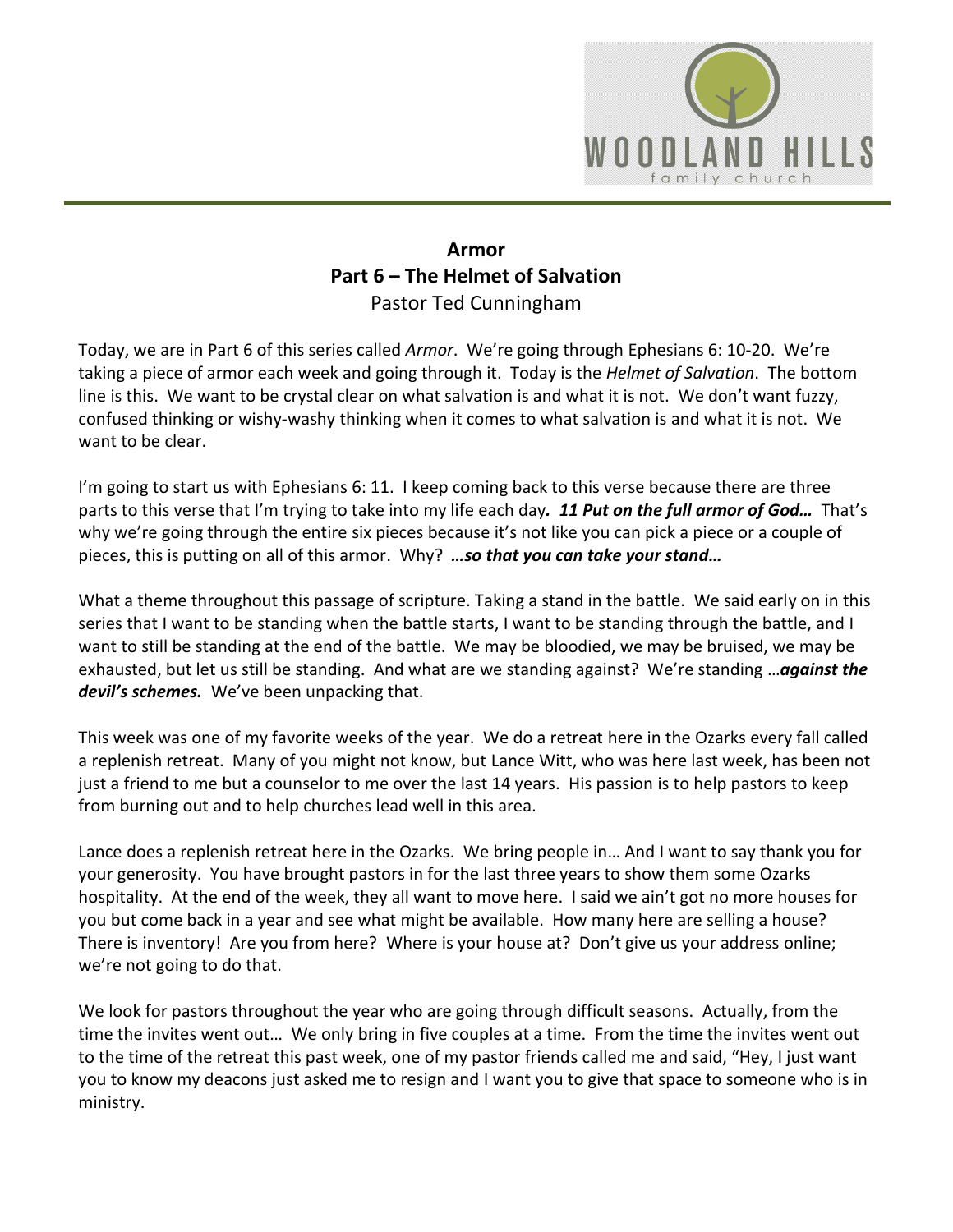I told my friend, "You're the exact reason why we do this retreat so please come to the Ozarks. I promise you a trophy fish at Dogwood Canyon," and we delivered! And while we were fishing, do you know who came upon me? John Anderson, country legend John Anderson. I couldn't even speak. I was shaking. I wanted to start humming one of his songs and I couldn't say…

The pastors were like, "What's going on, Ted?"

"Do you guys know who that is? That's John Anderson."

## They were like, "Who?"

I'm like, "Go to the parking lot; I'm done with the Ozarks hospitality; you don't deserve to be here." So, guess what I did. There were two pastors, so on the way back to the campground, I played for them "Straight Tequila Night." That was my way to kind of get back at them.

Let me tell you that the best times were the campfires. To just hear the stories. And then Jennifer, wife of one of the pastors who was there, made this statement. She said, "The enemy has one playbook." I got my phone out and I wrote that down and said, "I will be quoting you Sunday." Because this playbook goes all the way back to Genesis 3, and it hasn't changed. His playbook hasn't changed; it's the playbook that comes against you and your battles, it's the playbook that comes against me and my battles and it's really simple. We even looked at this the first week. It's not just simple, it's brilliant. Satan has made it one of his tactics, one of his schemes to make it unloving and uncaring to question him.

Here's what he does in Genesis 3. After God tells them they can eat from any tree in this garden; "don't touch that one or you will surely die," he immediately denies the truth, denies God's Word. He tells them to open their eyes. "Open your eyes, look around, don't take just what God said. No, look around, open your eyes, you'll be *illumined,* and you will be like God."

Part of the crises in our culture today is everybody wants to be God. I think it's an important thing… If you wonder what you should pray as you get out of bed in the morning, let's start with, "Thank you, Lord, you are God and I am not." I'm not God. You're not God. But he's like, "Deny God's Word, open your eyes, and then do whatever you want because you're God."

When you take your stand against that, please understand… Ephesians 6 has been walking us through this. Taking a stand for the Lord places you on Satan's radar. My job is not to avoid his radar; my job is to take my stand when I'm on his radar. We need to be clear about this.

So, there are three questions I want to ask. And I just want you to process this. Whatever battle you're going through right now, whatever spiritual warfare is hitting you, I have three very important questions.

**Who is standing in battle with you?** Can you name them. Can you call them today? Can you text them? Can you thank them for being one that stands in battle with you?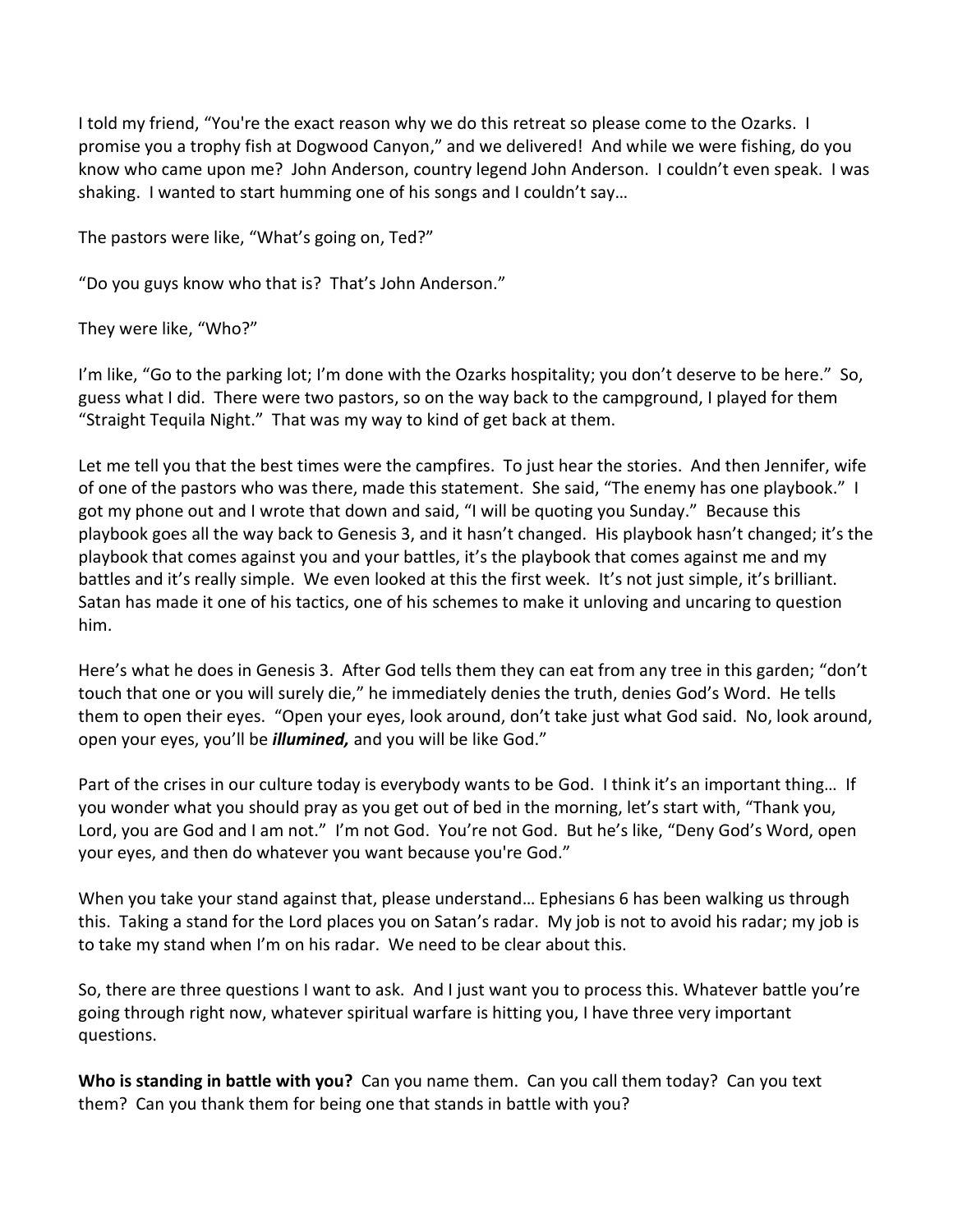I have a friend that texts me every Sunday morning from Kansas City. His name is Jimmy Dodd. He doesn't know what I'm preaching on; he doesn't follow our series or anything, but it's amazing how the Lord uses him as he stands in battle with me. He runs a ministry called Pastor Serve and he just wants to come alongside people that are taking the stand.

This is what he texted this morning. These are long texts. *"I am praying for you this morning, Ted, louder than the voice of your fears, anxieties, and worries. I am praying that you would hear the voice of your heavenly Father saying to you, 'You are always with me and all that is mine is yours.' -Luke 15:11. Remember, every follower of Jesus three enemies. The world, the flesh, and the devil. The word devil is diablo, which means prosecutor. The primary job of Satan is not to temp; his primary job is to accuse. He's the accuser. Satan wants people to look at their sins more than they look at the Savior."*

And the scheme of the devil we are looking at today is he wants you to think you're not that bad. Your sins aren't that great. He wants you to believe there are people that sin worse than you. He wants to look around at others and be like, "Well I'm obviously going to heaven because I'm not like that person." You've heard the joke that one day you're going to get to heaven and you're going to see people that surprise you like, "You're here?!" And they are going to look at you and go, "You're here?!" There are going to be people there that are surprised you are there too because it's not based on your works. For by grace, you are saved, through faith, it's not of works. But Satan wants you to believe it is. He wants you to believe that you have everything within you to do enough to be good enough, give enough, serve enough so that heaven is your home.

I'm grateful for men that stand in battle with me. But now I have to ask you, **Who are you standing with in battle?** Are you standing there with others? Because you know what happens. And I'll just ask the next question before I say this. **Do you shy away from standing with others for fear of attacks turning on you?** What happens is we don't join people, we don't stand with people in battle because we don't want to end up on the same radar.

I have a friend right now who is going through a battle and being attacked, and it is unfair, it is unjust, it is lies. He is being misrepresented and misunderstood. He wrote this big, long blog and I'm like, "That is so awesome! You can't post it, but that is so awesome!" I was right there with him. He emailed like 12 of us that are in this email thread.

We had an elder years ago, Bill Rogers, who is now in Springfield. I remember Bill telling me once, "Hey, Ted, when you go into meetings, be the last one to talk." This is a great one for all of us. How many of you have opinions that you think are really good? And what you say is normally right? Yeah, okay. So, wouldn't it make sense at the beginning of the meeting to share what we think so it can be a quicker meeting? How many agree with me on that one? He said, "Just shut up and let other people talk." So, I'd let everybody else speak.

As I read through the emails, they're telling him to back away, and I feel these other people who have been lifelong friends with this guy going, "We're not there with you." And do you know why? They don't want to be on his radar.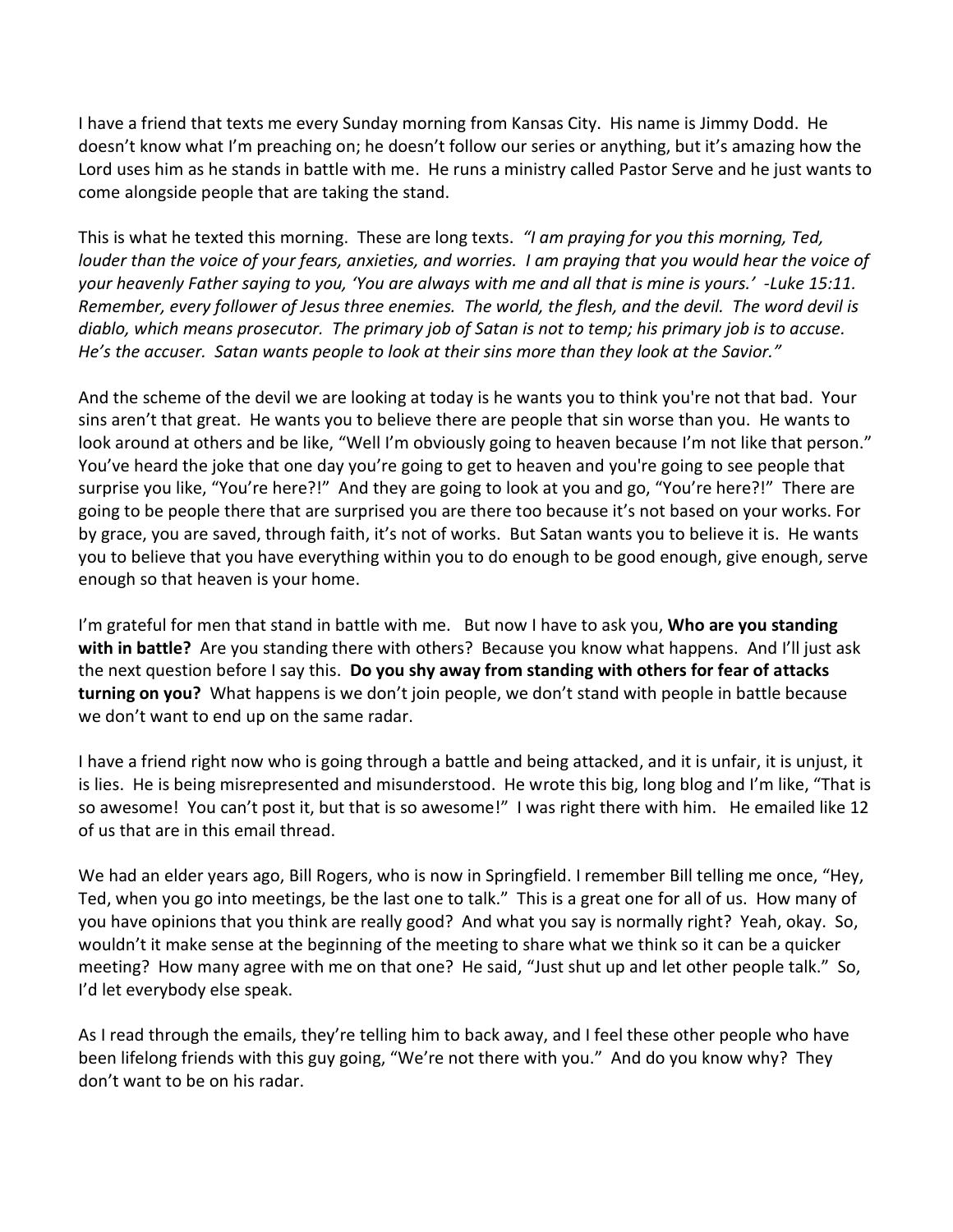And I waited. My email was probably a little passive/aggressive and I should repent, but it was just to 12 people. I came in strong. "Man, I'm with you! And I hope every other person on this email will make a post this week, supporting you publicly." I guess that wasn't passive; that's pretty direct. "Just get on there. Stand up for our friend." Because he's standing on truth. And you know what I've watched? You've heard it said. "The silence of your friend hurts way more than the accusations of your enemies." The friends are going, "Be quiet." It's what I hate about cancel culture more than anything. "I don't want to say anything for fear of what I'll lose."

So, today, we're talking about the helmet of salvation. It's important to see that *stand* because we're talking about *stand.* We take a very strong stand here at Woodland Hills on salvation. We want to be crystal clear. And the helmet of salvation… Why the helmet of salvation? As I read this week about helmets, the first thing that pops up is the NFL. In 2019, Google decided to invest 60 million dollars in innovation on safety in the NFL because once they put in the… And I love when I'm the non-athletic teaching team member that gives all these great, inspiring, athletic deals. But this was fascinating to me. So, no helmet to helmet… I forget what year that was passed, but since no helmet-to-helmet contact was passed, concussions went down 29%. So, they are doing a lot to try to keep people safe because you all still want the bloody hits. You want the hard-hitting stuff, so they are trying to figure out how to do that well.

Then I read an article about climbers. And obviously, when we think about helmets, they protect us from brain injuries. But when I think about helmets, I immediately think about motorcycles. They save your life when you're wearing a helmet. But climbers say, "Yeah it will save your life, but we don't want to be dangling from a rope knocked out." One of the reasons we wear helmets is because if we hit the wall and get knocked out, we have that helmet to protect us because really it protects us from brain injury… I love what most commentaries agree on when we talk about the helmet of salvation, it's keeping us from fuzzy disoriented confused thinking about salvation.

So, we are going to take our stand on it today. We are going to be as clear as can be. It's been a crazy week, a weird week. I feel like with every passing week, it's like what's going to go on this week? Some friends are launching this website in marriage and family ministry. They are dear, I love them. And everybody I'm sharing with, I know you know we've had this spirited conversation. I'm not going to share all of it in case you're watching, but from around this country starting this ministry…

One of my friends asked, "Hey, Ted, are you really dead set on having a doctrinal statement on the website?"

And I said, "Absolutely."

"Are you sure?"

I'm like, "Yes, we have to have a doctrinal statement. If we are a marriage and family ministry, we have to affirm the biblical definition of marriage. We have to be crystal clear on that."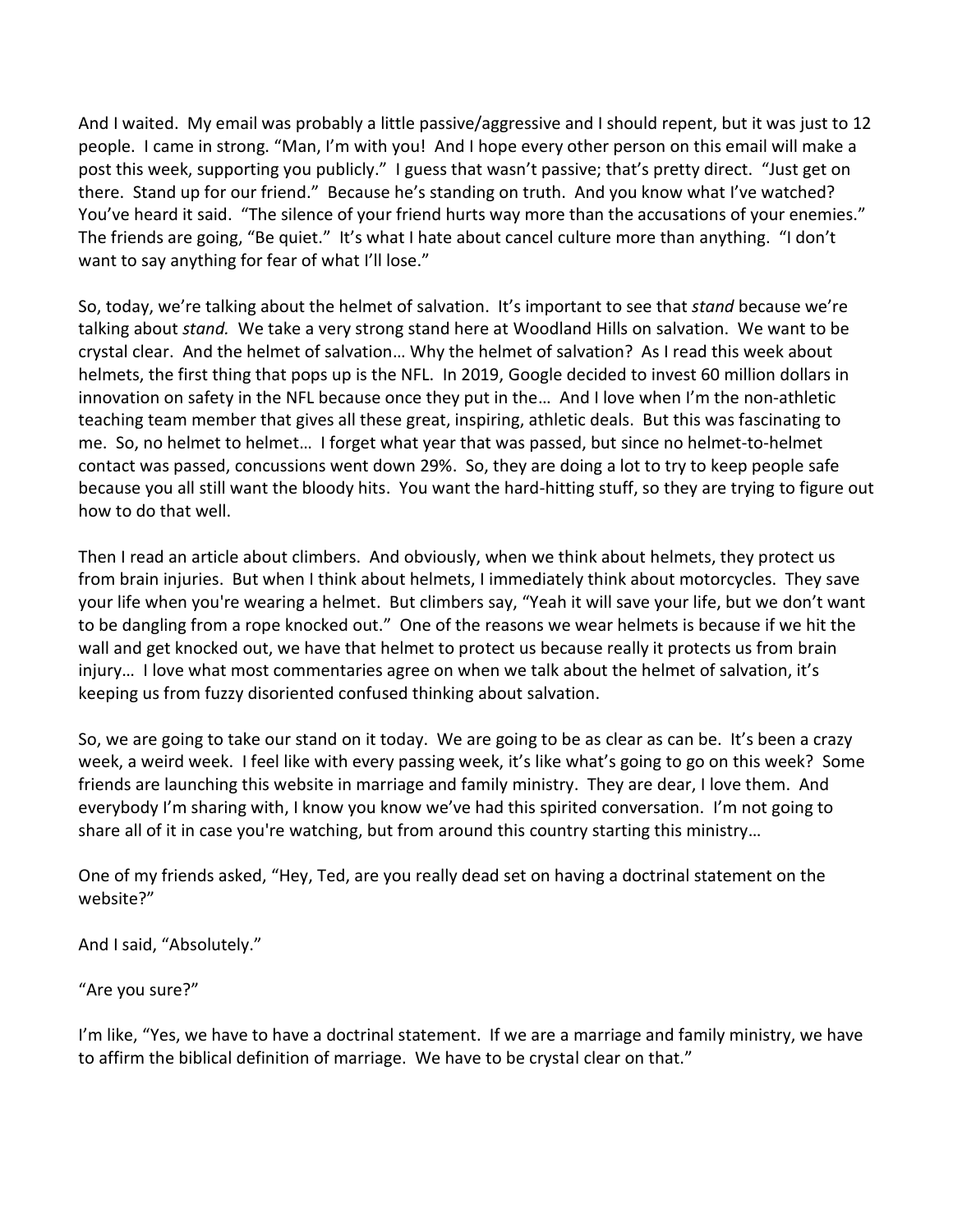My friend comes from a school of thought… It's a church, it's a ministry in our nation that says, "We'd rather have conversations than stances." I just said, "Again, I hate when people ask me to make decisions that the Bible never asked me to make. I think we can take a stand and have a conversation. I think we can have stances and conversations."

It's interesting to me with leadership talks. The number one thing you hear, if you're being taught about leadership, is clarity is critically important for vision. You have to be crystal clear on vision or else you have chaos and confusion in the organization. But when it comes to certain doctrines, what's happening… I don't know if you see this and maybe you are unaware, but what's happening is pastors and churches are backing away from doctrine. They don't want to take their stand because they don't want to end up on other people's radars.

And Satan is brilliant. He's shutting the voices down… He will never shut the church down; the church will never go down. But he is shutting voices down. I just want you to know that here at our church, there will always be a doctrinal statement on our website. There will always be, "Hey, this is what we believe. We're not mad about it. We love you. We're compassionate. We'll share." But when I go to a church to do a marriage event and somebody starts going all crazy on social media with, "I can't believe you would bring this homophobic guy in. I can't believe you would bring this guy in that stands against same sex relationships…"

I'm going, "Wait just a second. The church I'm going to believes everything I believe. They believe everything I believe, the big issue is they believe, they are just silent about it." And they have people going to their church for years that don't know what the church believes. I'm going, "What are we doing? Why are we here?" Just for a little song and dance? Or is this what we believe, and we are going to stand against the devil's schemes with it." I haven't been here for a few weeks; I'm working some things out. And to my friends, I'm working some things out.

Clarity equals certainty. Do you know why we wear the helmet of salvation? We don't want to have our brains fall out. I want you to leave here today certain about your salvation. Certain! No wishy-washy. Clarity brings confidence.

This week, around the campfire, there were coffee pots set up, one decaf, one regular. I get up to get some coffee and I asked, "Hey, do you want any coffee." One lady was emphatic. She had to have decaf. This other person said regular, so I went over and got the coffee. As I was walking back, I was like *oh no, I can't remember which was which*. I handed it to her and she goes, "Is this decaf?" I said yeah. She goes are you sure? I'm pretty sure.

Is there any confidence in pretty sure? No. Your daughter is on the side of the pool ready to jump into your arms. "I'll catch you." "Daddy, are you sure?" "Pretty sure." You see a snake. "Is this snake venomous?" "No, it's not venomous." "Are you sure?" "Pretty sure." Are you going to get on an airplane with a pilot in lightning? You ask the pilot, "Hey, are we going to be okay taking off in this?" "Yeah, pretty sure."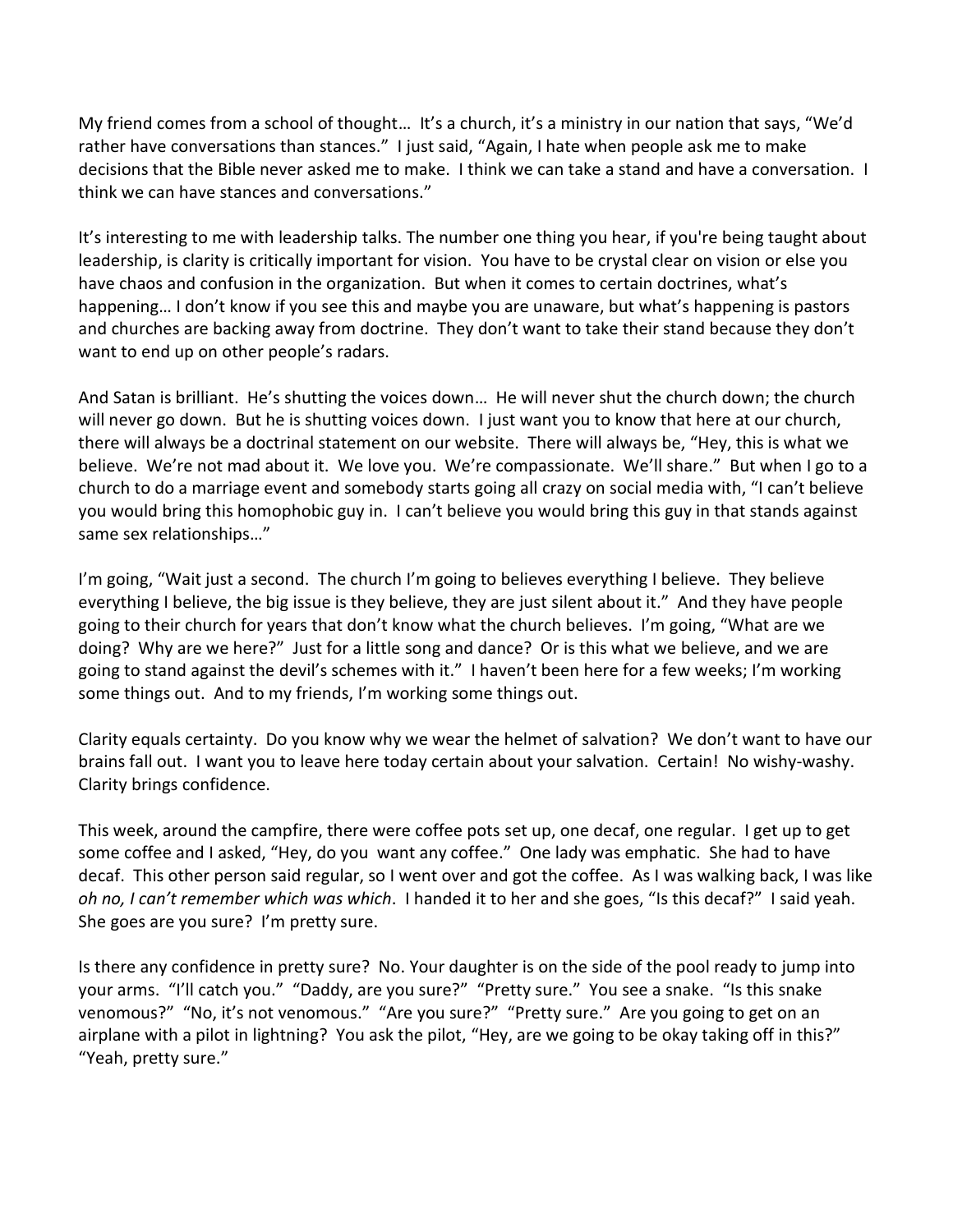This happened just this week. Amy has this big passion and vision to keep me alive for along period of time. She wants me to live well into my 90s. I have no such ambitions. I'm like Paul. I want to be with the Lord. Anyway, she hands me pills every morning. I'm like, "What am I taking now?" And it's growing. There were three new pills added; I mean big pills. So, I go, "What are these three new things." She goes, "It's collagen." I go, "What is collagen?" No lie, she goes, "It's going to help with your skin and your nails." I said, "Are you sure this isn't estrogen?" She says, "Pretty sure."

Anyway, you're not going to take medicine, get on an airplane, pick up a snake… by the way, I still laugh at people still trying to figure out whether or not they should pick up a snake based on whether it's venomous. Just don't touch them; leave them alone. But there's no confidence in pretty sure.

When asked about your relationship with the Lord, I want not one person at Woodland Hills Family Church to say, "Pretty sure." We want you to say, " I am sure!" Because what does clarity also bring? It brings courage. What do you need in battle? Certainty, Confidence, and Courage. We get that from clarity. I saw one Christian author post this week. I don't want to throw things, but there are times I just want to throw…" I'm like, "You said what?!" He said, "Curiosity is better than certainty." Let me tell you, I believe that is the devil's scheme. He doesn't want you certain. He doesn't want you standing in battle wearing the helmet of salvation. He wants you confused and fuzzy on this.

So there are three things. And we are going to start with this one. First of all, **you need to know that you are saved.** You need to be certain. You need to have confidence in this. In 1 John 5, we read, *11 And this is the testimony: God has given us eternal life, and this life is in his Son* (Jesus)*. 12 Whoever has the Son has life; whoever does not have the Son of God does not have life. 13 I write these things to you who believe in the name of the Son of God so that you may know…* Not maybe. We don't want you vague on this. We want it clear *…that you have eternal life.* That you are a child of God.

So, let's be as clear as we can be with knowing. Let's talk about what it is not and then look clearly at what salvation is so we can stand in battle against the devil's scheme with the helmet of salvation, knowing, not with fuzzy, confused thinking, but with clear thought and understanding.

So, the next nine statements or some variation thereof is what we will often hear when we ask people, "Tell me about your walk with Jesus. Tell me about your relationship with the Lord." This first one is the most common one.

**I am a good person**. Kindness is not your salvation. Being nice to your neighbors is not your salvation. Doing good things is not your salvation. Avoiding bad things is not your salvation. So, the person that says, "I don't have any addictions; I've given up all of that," I believe these are all part of Satan's lies and his schemes for us. He wants you to believe that since you've been sober now for three years, that's your ticket in. Sobriety is not your salvation.

**I was baptized as a baby**. Whether you were baptized as a baby or as an adult, remember what baptism is. We don't baptize children because baptism comes after the decision to be a follower of Jesus, because baptism is stepping into the water, pointing people to Jesus, and saying, "I have made the decision to follow Him. This is an outward expression of an inward decision that I have made."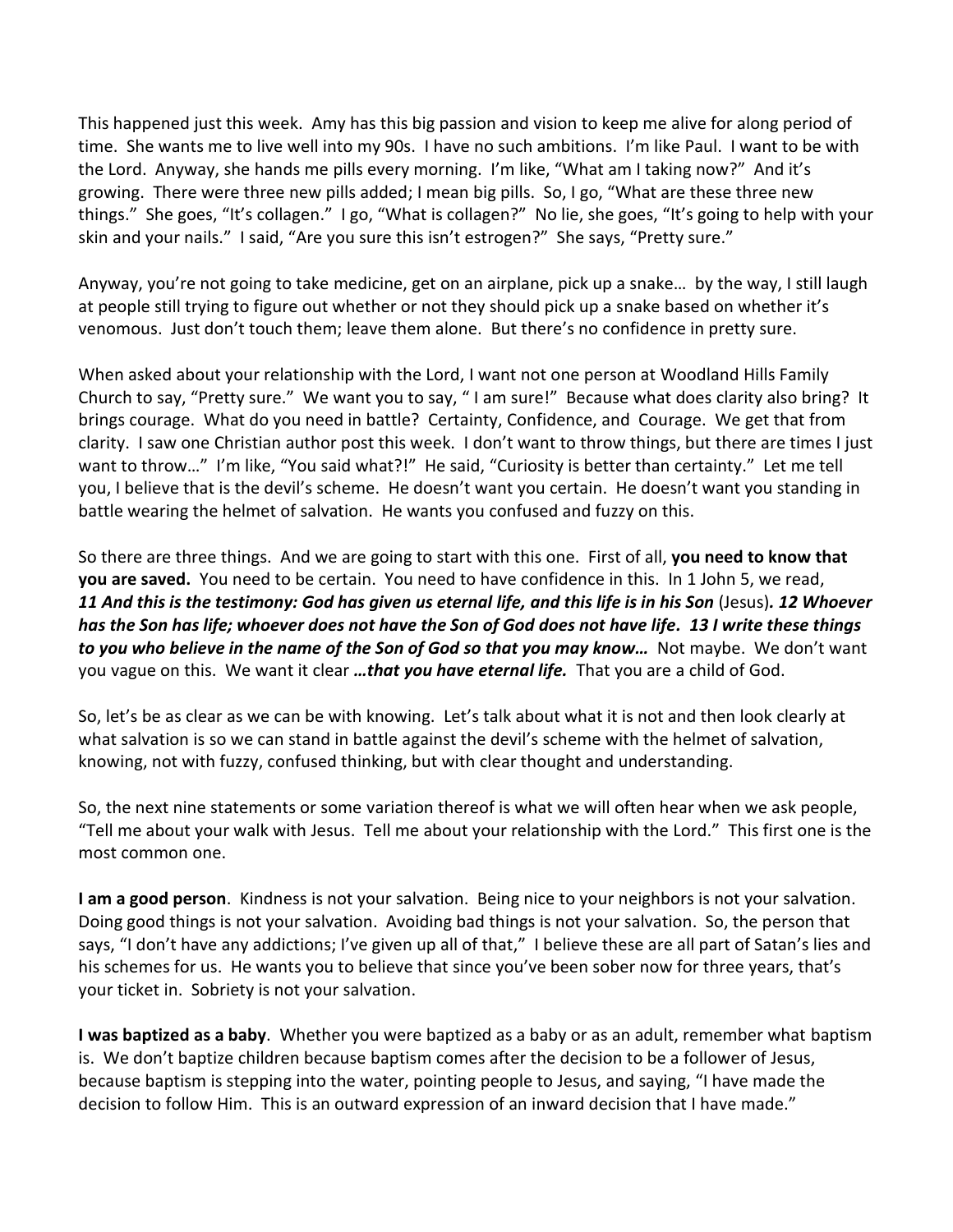Baptism is an expression of your salvation. Growing up in the church, you heard it all the time. It's the first step of obedience. It's the overflow of our salvation, not the source of.

**My parents took me to church growing up**. You'll hear this when you ask someone about their salvation. They're uncertain, they're unclear, they're vague, they're fuzzy, they're wishy-washy, they want to lean on their family of origin.

**I am generous**. "I'm the guy that pulls up at the stop light and rolls down the window and hands money out to the guy or the gal who needs it. That's me. I've always been a generous person." Listen, there is no check, there is no denomination of currency that will bring you into the kingdom of God. None.

**I attend church**. You're like, "I've been faithful here." A lot of these statements that we hear come from people that have been here for years.

**I serve my community**. "I'm involved in the schools. I'm active. I vote. I'm interested in what's going on." Active service in the community is not your salvation.

And if I can say and I know this goes where angels dare to trod, but I want to make sure we're clear. **"I fought for my country."** And we say thank you, but this is not your salvation.

**Dying in battle for your country**. We say thank you to those and we remember those. We say thank you to those of you who lost loved ones in battle but losing someone in battle is not salvation.

**In the end, I hope the good Lord lets me in**. This one we hear often. Sometimes it's in gest, but other times it's someone who is really wrestling. There is no certainty in this. There is no confidence in this.

But we want to be clear. I love how one pastor and professor put it, *"In the Bible, hope is never a vague optimism that everything is going to work out in the end…* That's not hope, that's not our salvation. …*rather it's a settled conviction about where you will spend eternity."* – Lain Duguid

So, can we be crystal clear on what salvation is. There are many of you in here, there are some outside, and some over at the Gathering Place, and watching on line, that you've rested on one of those nine statements or something similar to them for your salvation and we declare we want to be clear as possible today that is not your salvation.

This is salvation: (I would encourage you, if you are trying to figure out what your salvation is, take your phone out and take pictures of the next four screens, take it back with your tonight, study it, read it, dig into the scripture yourself)

**1. You are a sinner**. Does Satan want you to believe that? No. Part of his scheme is to say, "Okay, you might sin, but you are not that bad. Again, there are people that sin worse than you." Scripture says for all have sinned and fall short of the glory of God. That's true of every single person in here right now, outside, the Gathering Place, and watching at home. Admitting that you are a sinner, not listening to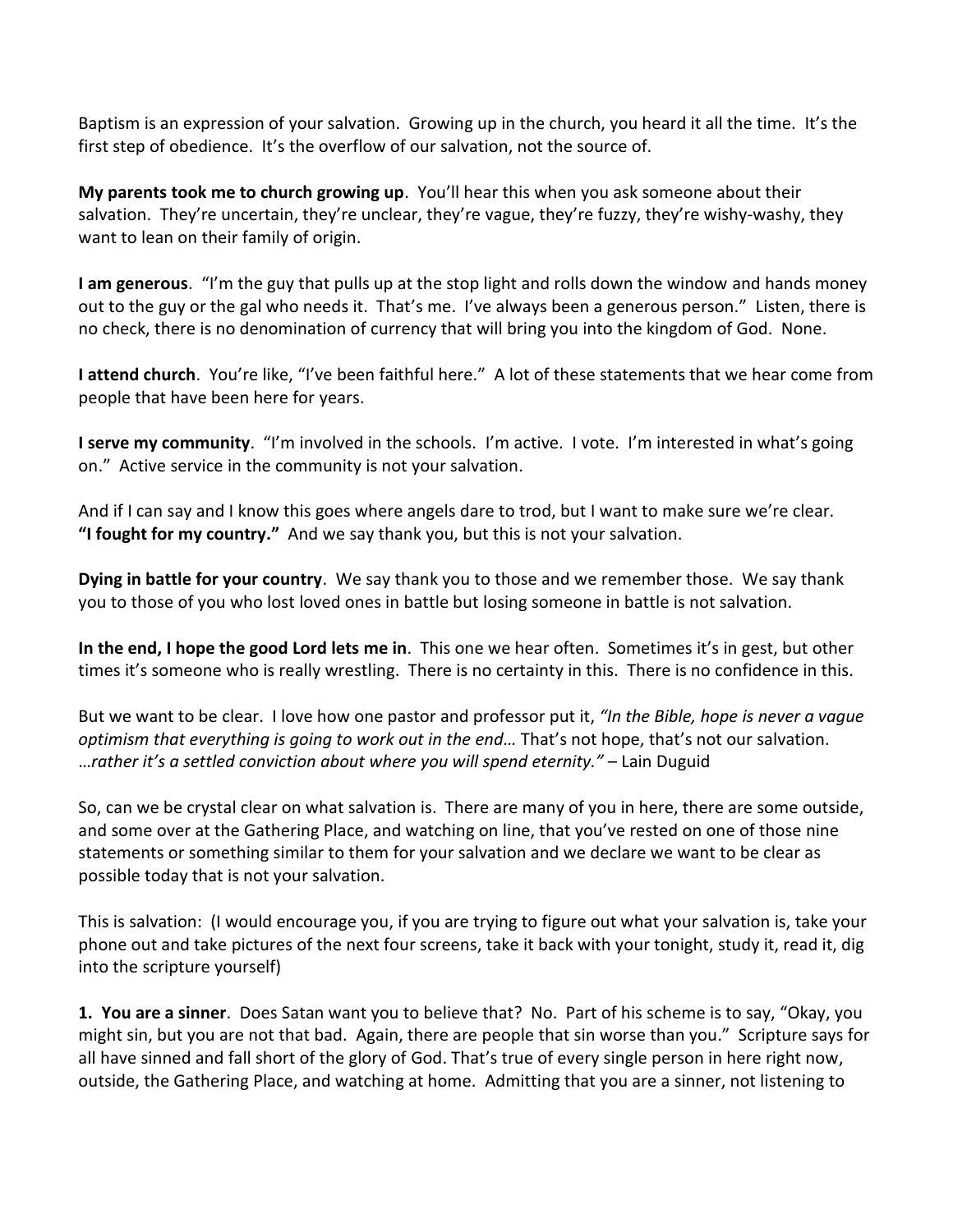the scheme and the lie of Satan to say you're not that bad. "I do good things." "I give money." "I attend church." "I don't cuss." "I don't drink." "I don't chew. And I don't date girls that do."

**2. God's penalty for sin is death**. This comes right out of Genesis 3. Satan's playbook. For the wages of sin is death. Satan wants you to believe it's not. What did he say? "You will not surely die." But clarity, putting on the helmet of salvation... Though I am a sinner. *23 For the wages of sin is death…* but God doesn't leave it there. …*but the gift of God is eternal life in Christ Jesus our Lord.*

**3. Jesus died for my salvation**. There is no other name whereby man can be saved. It's not on your works, on your attendance, your giving, your giving up addictions. It's coming to Jesus and calling on his name. *8 But God demonstrates his own love for us in this: While we were still sinners, Christ died for us.*

So, how do I receive this free gift of salvation and have forgiveness for my sins.

**4. I must place faith alone in Christ alone.** Romans 10 says, *9 If you declare with your mouth, "Jesus is Lord," and believe in your heart that God raised him from the dead, you will be saved. 10 For it is with your heart that you believe and are justified…* Adam talked about that and being declared righteous from the breastplate of righteousness. *…and it is with your mouth that you profess your faith and are saved.*

Everyone who calls on the name of the Lord will be saved. You could underline that, remove those words, and put all those other nine statements in because that's what people believe. Everyone who attends church will be saved. No, not true. Everyone who gives will be saved. Everyone who had parents that took them to church will be saved. Everyone who was baptized as an infant will be saved. No, the scripture is clear, and we must be clear. Everyone who calls on the name of the Lord will be saved. That is salvation. And there is no tother way, no other truth, no other plan. It's confessing that you are a sinner, confessing that Jesus is Lord, believing in your heart that he has been raised from the dead, placing faith alone in Christ alone, calling upon the name of Jesus and you will be saved.

There are two more things I want to say, but we are going to pray right now. I'm just going to ask everybody to bow their heads. This isn't time to gather keys and purses and phones and stuff. Give me just a few more minutes.

If you've never placed faith in Jesus, I pray that today is the day that you abandon the generosity, attendance, serving community, the fuzzy, confused thinking about salvation, and today you put on the helmet of salvation and stand in battle firmly, settled and clear and confident and courageous because of salvation.

Right where you are, just pray, Lord, I am a sinner and I know the penalty for that sin is death. But thank you that Jesus died for me. I confess my sins. I no longer lean on all these other ways I was thinking were going to bring me to heaven and I call out, I cry out, I declare with my mouth Jesus is Lord. I place faith alone in that name alone. In the name of Jesus, everyone agreed and said… Amen.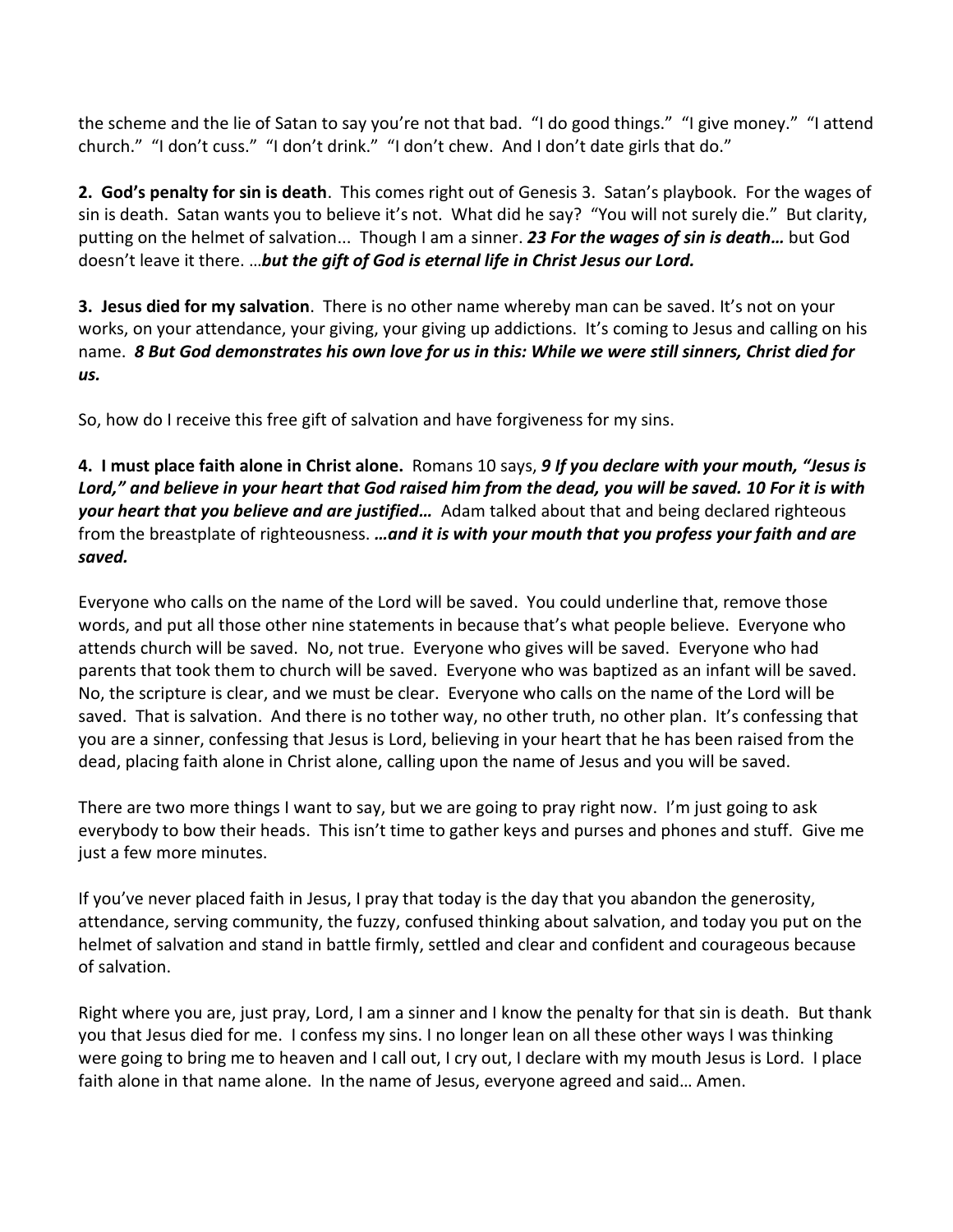I would encourage you that if you prayed that prayer to please come down and meet with someone from our prayer team in just a moment.

But more than this, there are a couple of things. We also need to be *reminded* of salvation. We need to know, but we need to be reminded. This is a very comforting passage for me out of 2 Peter that I can be repetitious with this subject, and we need to be repetitious. Not just clear, but this is a message that needs to be on the repeat in our church and in our lives.

2 Peter 1: 12-*15 12 So I will always remind you of these things…* I'm not going to stop talking about it. *…even though you know them and are firmly established in the truth you now have.* So, you know this, you're saved, you're a believer in Christ Jesus. This is what we need to be reminded of.

You know what I told my friend going through the battle this week. "I don't want to be trite with this, I don't want to dismiss the pain that you're going through in life, but there was this moment of I know this feeling of you could lose it all. I could lose it all." I know it's easier to say to someone else than to walk out in my own life. But if I decide to stand with my friend and lose everything that I feel I've built and I lose it all, what we're talking about today is something I'll never lose. That's why the helmet of salvation is such a comfort to stand in battle not alone, but with someone else.

I told my friend, "Yeah, I know you've got a lot to lose. You've got a lot to lose. But this you'll never lose. You are a child of God; stand in that." We need to be reminded of that when we're in the thick of the battle. *13 I think it is right to refresh your memory as long as I live in the tent of this body, 14 because I know that I will soon put it aside…* You read this in John 21. *…as our Lord Jesus Christ has made clear to me.* Because Jesus told him, "Hey, you will stretch out your hands and die a similar death." So, he knew his time was not long upon this earth. But until that day comes, and my life is taken… *15 And I will make every effort to see that after my departure you will always be able to remember these things.*

We need to be reminded of our salvation in battle because when you take your stand for the Lord and end up on Satan's radar, yeah, it's going to cost you, and it's going to cost me. But this is one thing it's not going to cost me. That's why the helmet of salvation is so important to have on and to understand.

If I can just speak to my leader friends that are in the room. Our organizations, our platforms, our brands can all be lost. Salvation cannot. Put your priority in the right place. I have to be reminded of this all the time in ministry.

**5. We need to encourage each other with the good news of our salvation**. My friend Skip was in the first service. I was pretty emotional. I believe it was the worship, not the collagen. I am going to do some trace studies of those. I have a doctor friend that will run it through the lab. But I was pretty emotional because Skip was over there and I was over here. Skip lost Linda this year to COVID, and I don't know, when you sing about your salvation and when you sing about heaven and you sing about how He is alive, and the same power that raised Jesus from the dead is the same power that saves my lifeless soul, and it is the same power that will raise Linda's body. I start putting faces and names in